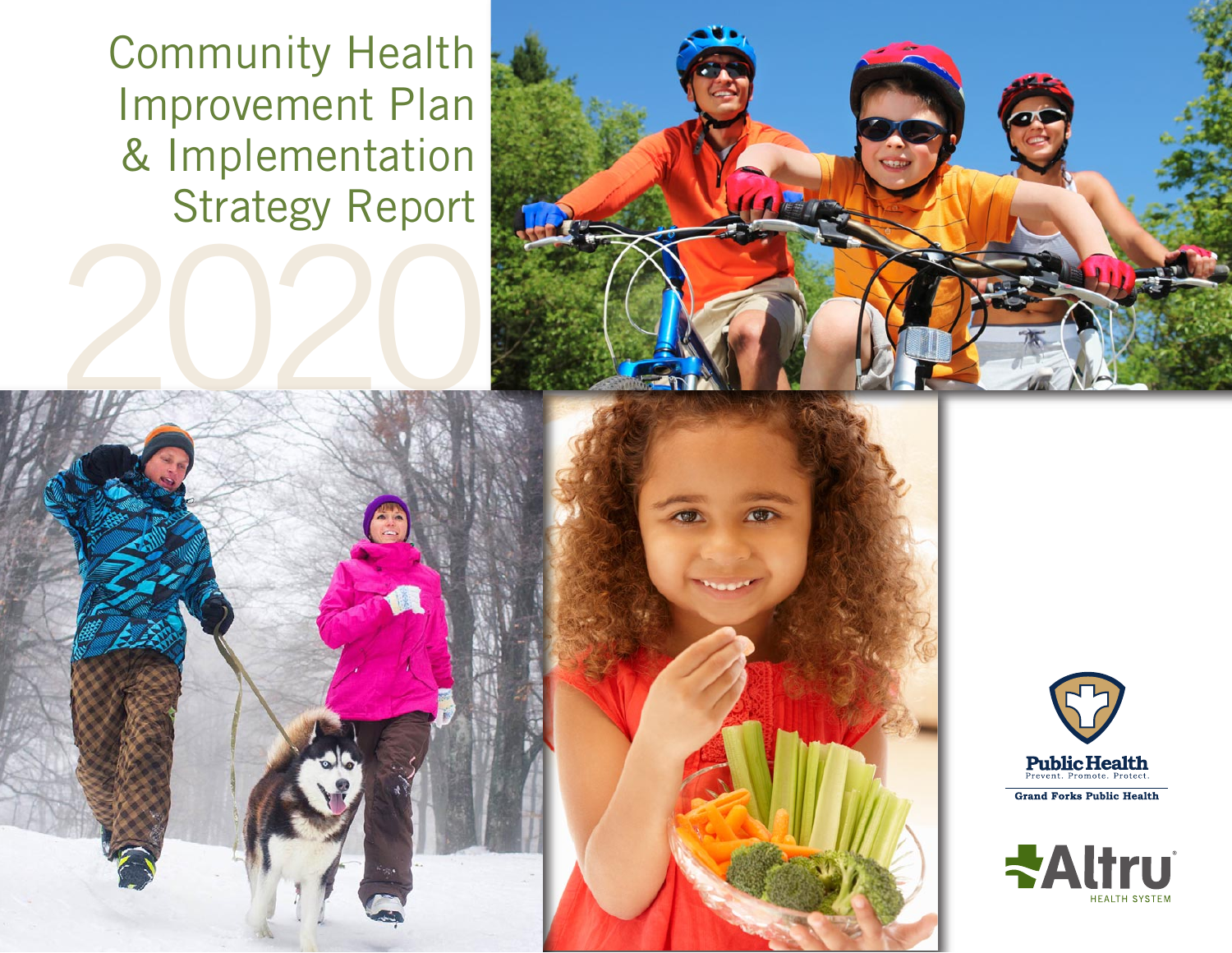# **COMMUNITY HEALTH IMPROVEMENT PLAN & IMPLEMENTATION STRATEGY REPORT**

# **Table of Contents**

- 1. Introduction
- 2. Assessment Methodology
- 3. Priorities
- 4. Improvement Planning/Implementation Strategy Development
- 5. Step 6 | Planning for Action and Monitoring Progress
- 6. Resources
- 7. Approvals

Attachment One: Community Advisory Committee Membership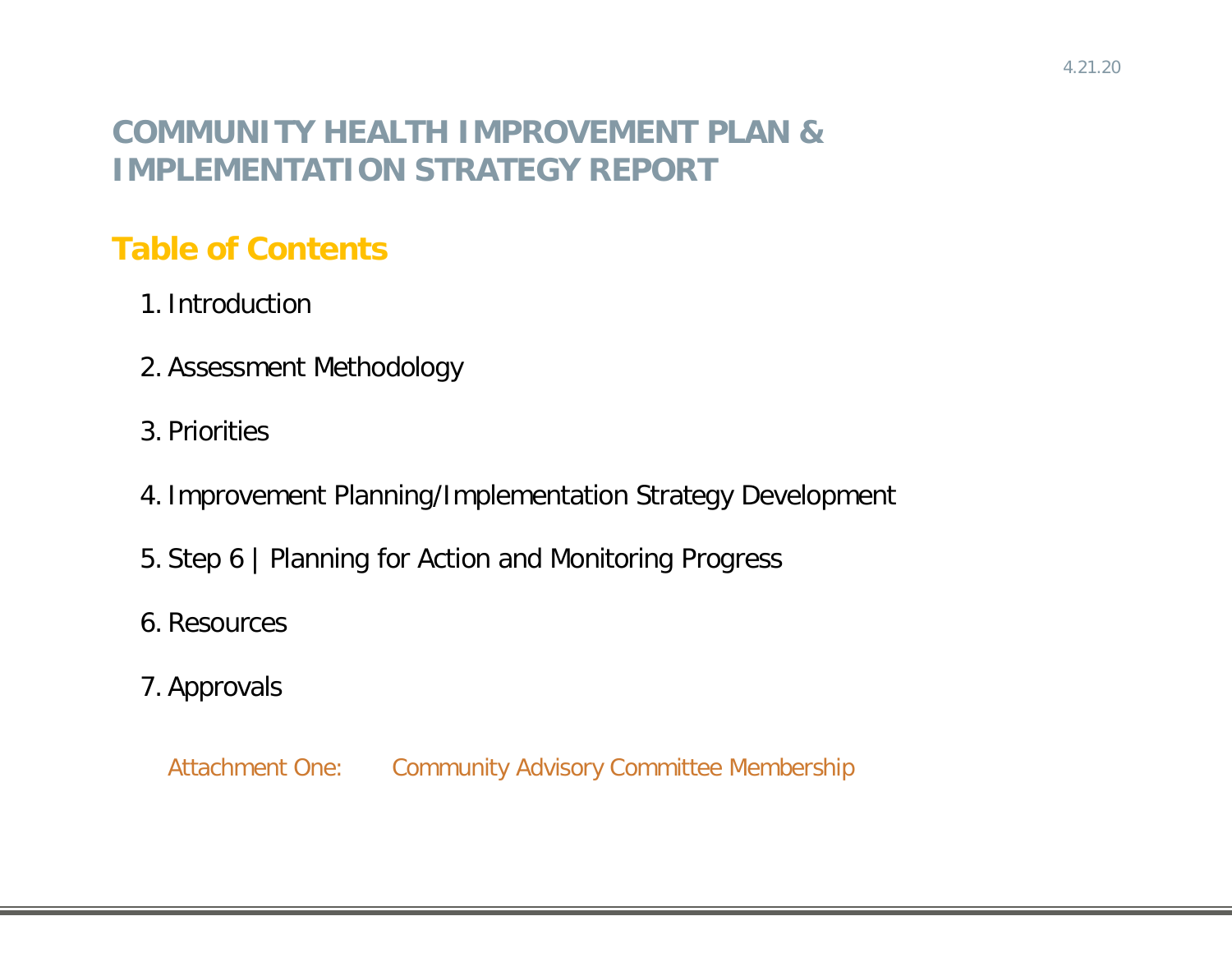### **Introduction**

The 2019 Community Health Assessment was a joint effort led by Altru Health System and Grand Forks Public Health and was approved by our governing bodies in December and January, respectively. Our two organizations have a history of collaboration to improve community health. Together, we engaged multiple partners to conduct the assessment, which provides information on health issues, status, and needs and identifies areas for improvement. Our assessment work provides the backbone for our Community Health Improvement Plan & Implementation Strategy Report.

### **Altru Health System**

Altru Health System is a community-owned, integrated system with an acute care hospital, a rehabilitation hospital, more than a dozen clinics in Grand Forks and the region, and large home care and outreach therapy networks. We employ more than 200 physicians and over 3,700 staff. We serve the approximately 220,000 residents of a 17-county region as shown in the map below.

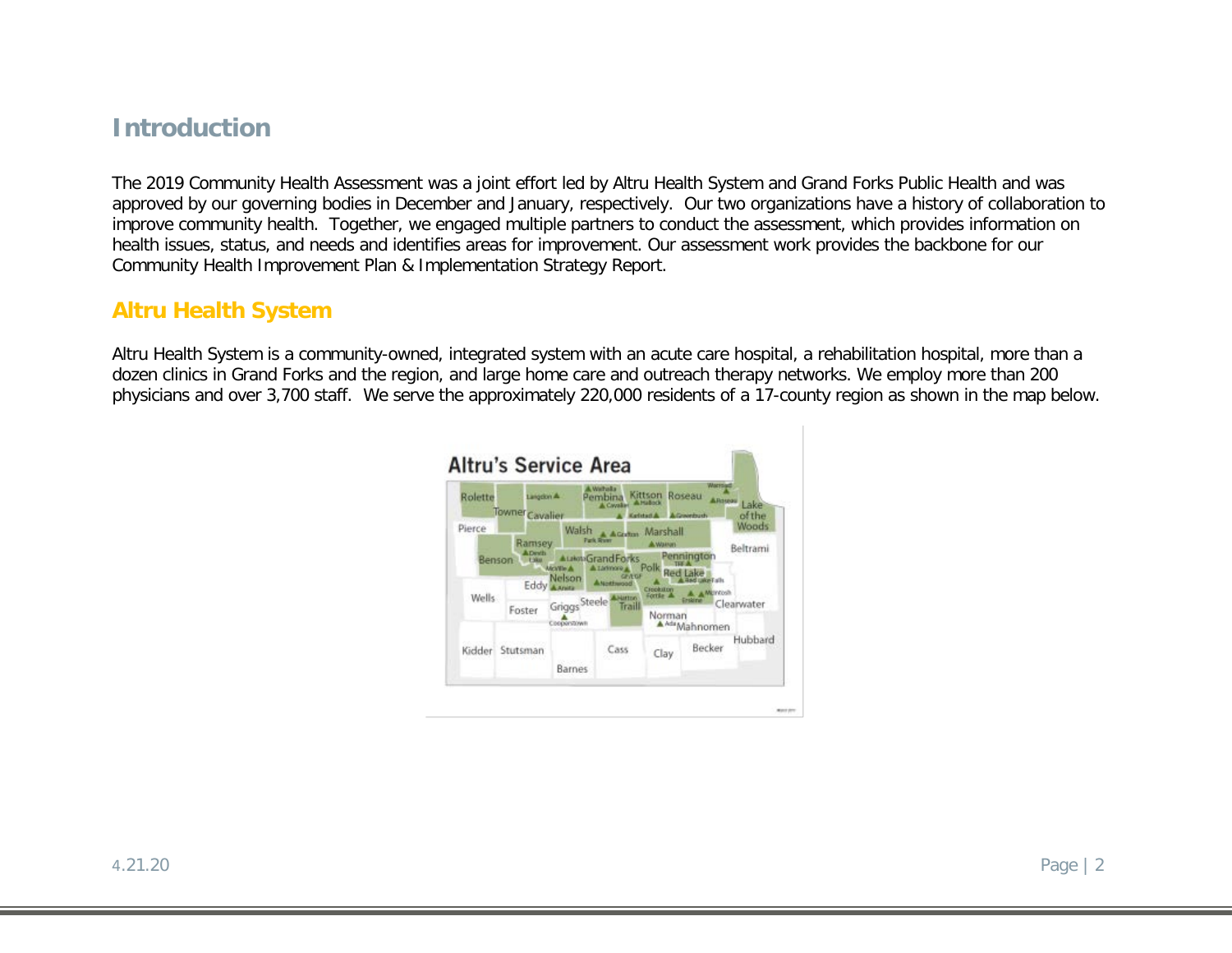### **Grand Forks Public Health**

Grand Forks Public Health (GFPH) provides services to the City and County of Grand Forks, North Dakota. GFPH believes in creating a culture in which all people have the means and the opportunity to make choices that lead to the healthiest lives possible. GFPH facilitates policy, system and environmental changes that are supported by businesses, government, individuals, and organizations all working together to foster healthy communities and lifestyles.

Grand Forks Public Health is committed to:

- » promoting healthy environments and lifestyles
- » preventing disease
- » building community resilience through preparedness
- » assuring access to health service



#### **Grand Forks Public Health Service Area**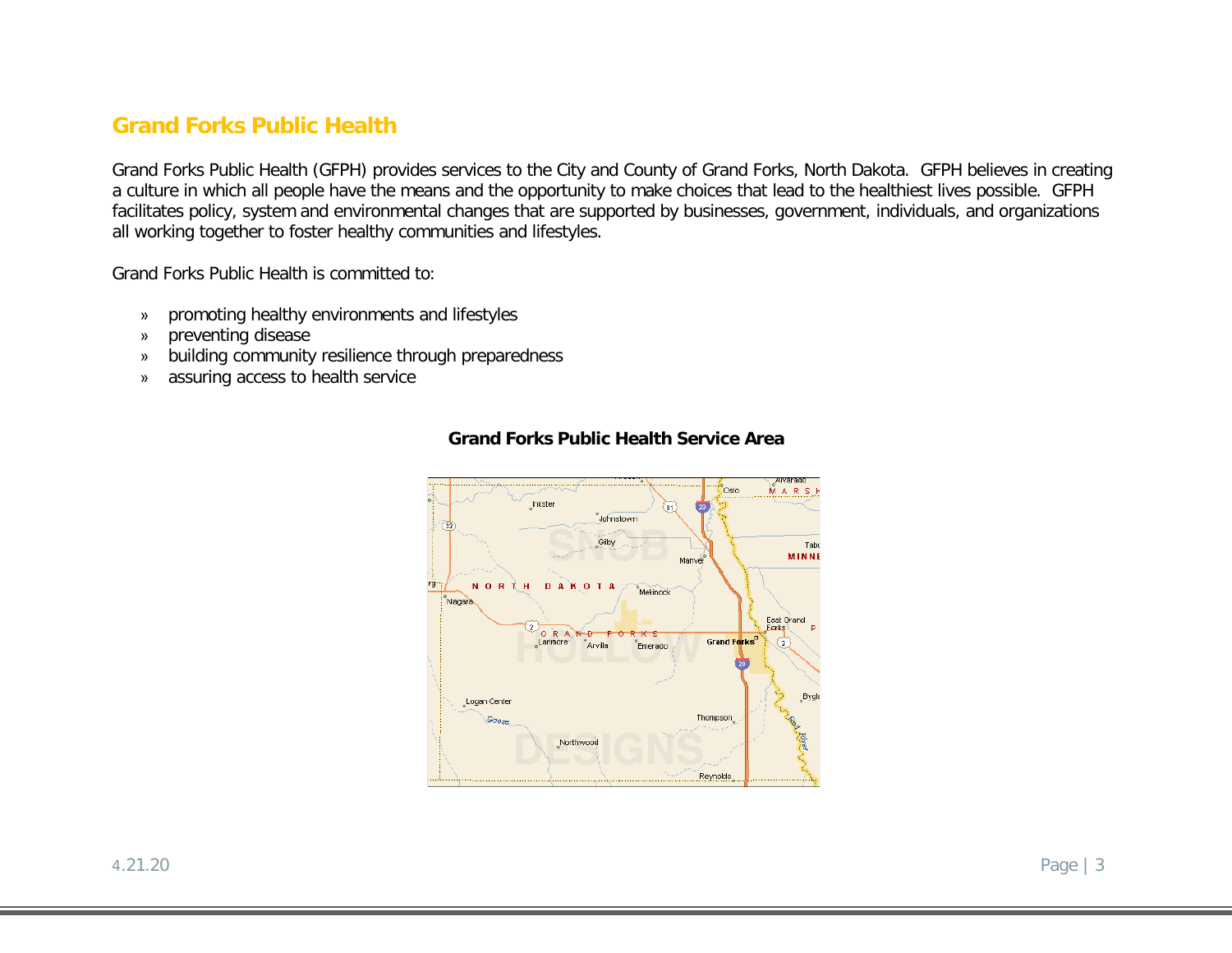# **Assessment Methodology**

Leadership from Altru and Grand Forks Public Health agreed to adopt the process from the Association for Community Health Improvement (an American Hospital Association affiliated group) for our community health assessment. The diagram below shows the six steps that comprise the process.



Our Community Health Needs Assessment report documents steps 1-5 of the process. This Improvement Plan & Implementation Strategy report will address step 6.

### **Priorities**

As noted in our Community Health Needs Assessment report, we worked with a Community Advisory Committee to conduct our assessment. (Please see Attachment One for a list of organizations represented by this group.) This group was instrumental in every step of the process. They also established the purpose for our assessment which was to "improve the overall health of the community by focusing on determinants that promote health and wellness (versus treating disease)." After reviewing primary and secondary data, the Committee provided input for the priority setting process and ultimately agreed that the top six priority areas for improvement should be as follows: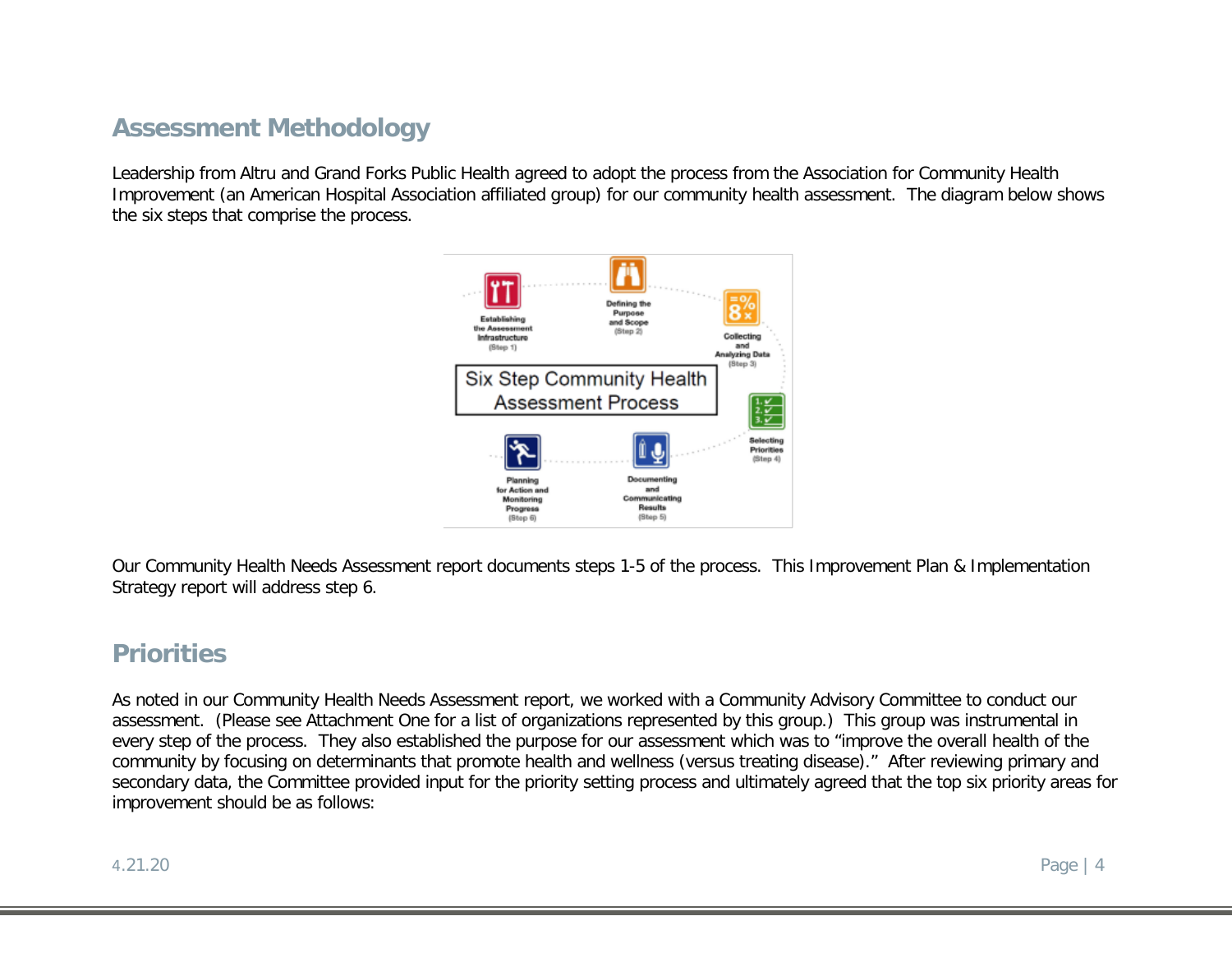- 1. **Substance Use**  Reduce the prevalence of substance use including alcohol, tobacco and other drugs
- 2. **Mental Health**  Promote mental health and building resilience
- 3. **Obesity**  Reduce the prevalence of obesity in our population
- 4. **Transportation** Improve the quality of and access to transportation
- 5. **Cost of Health Care**  Reduce the burden of the cost of health care
- 6. **Housing**  Increase the availability of affordable housing, including permanent supportive options.

Committee members approved the following criteria to guide them during the prioritization process:

- » The burden, scope, severity, or urgency of the health need
- » The estimated feasibility and effectiveness of possible interventions
- » The health disparities associated with the need
- » The importance the community places on addressing the need
- » The community resources already allocated to addressing the need
- » The connection to the purpose of the assessment developed by the Advisory Committee: Improve the overall health of the community by focusing on factors that promote health and wellness (versus treating disease)

### **Improvement Planning/Implementation Strategy Development**

The next section of this report features additional information on each of our priority areas. Several areas were identified as similar priorities in previous assessments: substance abuse, mental health, obesity, and cost of health care. While Altru, Grand Forks Public Health and the community have been addressing these topics for several years, these are significant issues that result from complex social, economic and environmental factors. They are not easily addressed over the short-term. They require long-term, collaborative interventions based on evidence-based practices to impact community infrastructure and norms and subsequent individual behavior.

**Like the assessment, this phase of work will be facilitated with community partners. Given the current public health crisis around the coronavirus pandemic, this work has not been launched. The timeline for initiation is unknown given the unprecedented situation our community is facing. When we are able to convene a team, we will set goals and identify how we can partner to address these issues over the next three years.**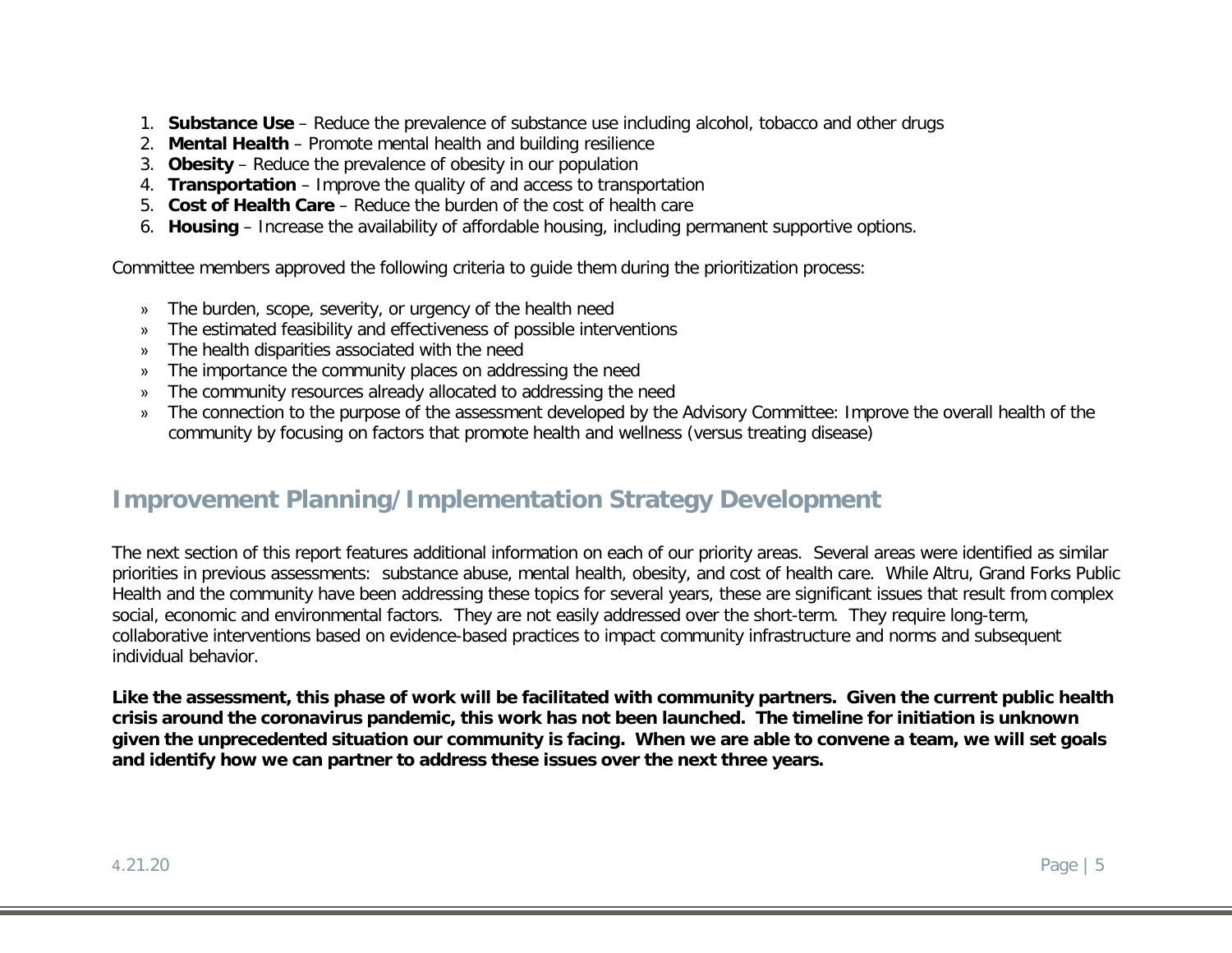# **Step 6: Planning for Action and Monitoring Results**

# **Priority Area: Substance Use**

#### **Background:**

Substance use and addiction remain a persistent problem in the United States and regionally. These substances vary in source from legal to illegal, natural to synthetic, and stimulant to depressant. The economic loss due to substance use disorder in the United States annually is over \$400 billion. The growing impact of addiction has gained local media attention, resulting in the Mayor's Call to Action in 2017. Since that time, numerous events and focus groups have taken place.

Altru Health System has been committed to reducing opioid perceptions by monitoring provider prescription rates systemwide and reviewing the data at monthly Opioid Committee meetings. Pharmacies at Altru participate in a Prescription Drug Monitoring Program (PDMP) and provide free naloxone as needed. There have been community medication take back events hosted by Altru. In 2019, Altru gained two providers that are licensed to give medication assisted treatment (MAT). Altru's newest Opioid Committee in Thief River Falls is hoping to increase this number and reduce stigma regarding MAT.

As a result of the work done by Altru and other community groups, there has been a shift in drug seizures that may indicate the supply of pharmaceutical opioids have been replaced by illicitly produced opioids due to continual demand. This aligns with the findings of the 2019 Community Health Assessment Survey which shows that 51.46 percent of people in the Grand Forks Community are very worried about illegal drugs within the population.

Substance use can be a risk factor for the spread of infectious disease, such as Hepatitis C and HIV. This is particularly prevalent among people who use injectable drugs. In 2017, 88% of newly acquired Hepatitis C cases in Grand Forks County reported injection drug use. Furthermore, the rate of HIV infection in Grand Forks County has been on the rise from 2016 to 2017; 2.8 per 100,000 to 9.9 per 100,000 retrospectively.

Prescription and illegal drugs are not the only substance use concern in our region; alcohol and tobacco use are as well. Historically, North Dakota has a high prevalence of binge drinking and alcohol abuse. Although youth alcohol consumption has declined in recent years, adult binge drinking remains a concern. In 2019, 26% of adults in Grand Forks County reported excessive drinking in the last month. New legislation passed in 2019 permits alcohol sales at youth hockey tournaments, a signal of the cultural acceptance of alcohol use among our residents. Lastly, there has been a decline in conventional cigarette use among the youth in the City of Grand Forks, but there has been a rise in e-cigarette use.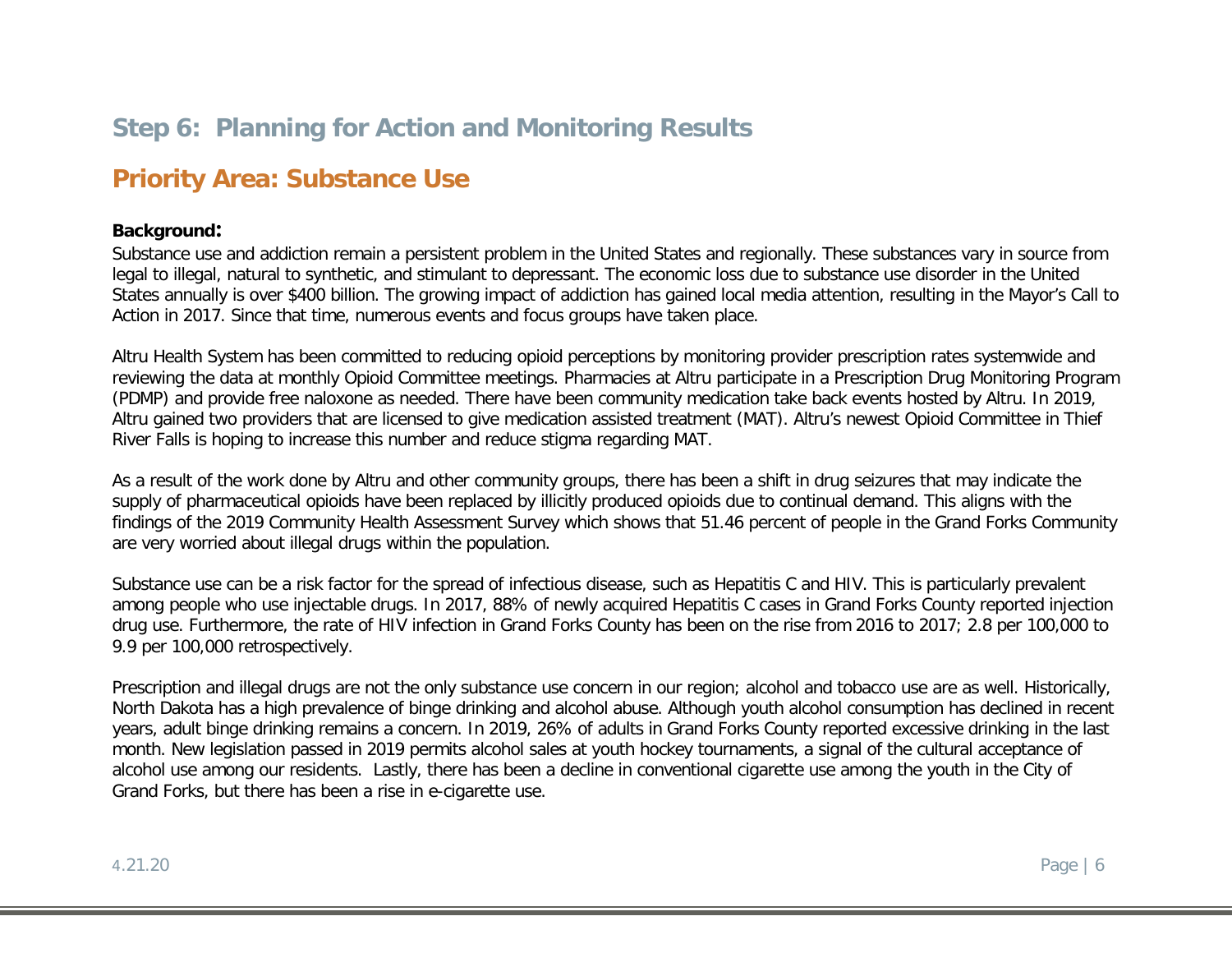#### **Source/Evidence-Base:**

- County Health Rankings data on the following: adult binge drinking rates, percentage of motor vehicle accidents impacted by alcohol, and the prevalence of deaths due to drug overdoses
- A comprehensive report on Substance Use in Grand Forks and Polk County was published in 2015 and updated in 2016, 2017, 2018 and 2019. This report includes the following stakeholders and data sources: Grand Forks Police Department, Grand Forks Regional Narcotics Task Force, Altru Health System, North Dakota Department of Health, Grand Forks Public Safe Answering Point, Youth Risk Behavior Survey, Grand Forks Withdrawal Management Center, Grand Forks Public Health, and Youth Risk Perception Survey
- Community Health Survey results

#### **Policy Implications:**

The policy implications that will assist in reducing the incidence of substance use are outlined below:

- AC609 expand access to community-based behavioral health supports through Medicaid State Plan. This bill expands access to community-based recovery for Medicaid enrollees 18 and older.
- A syringe service program was started in Grand Forks in October 2019. These programs reduce the spread of HIV and hepatitis and encourage drug users to enter recovery programs (CDC).
- In 2017, a federal grant was given to North Dakota regarding opioids; \$180,000 given to Grand Forks.

#### **Stakeholders:**

There are many stakeholders within our community working to reduce the prevalence of substance abuse:

- Grand Forks Public Health: Opioid STR Grant
- Altru Health System
- Grand Forks Public Schools
- Grand Forks Police Department
- Grand Forks Regional Task Force
- Grand Forks Regional Narcotics Task Force
- Grand Forks Public Safe Answering Point
- Grand Forks Withdrawal Management Center
- Substance Abuse Prevention Coalition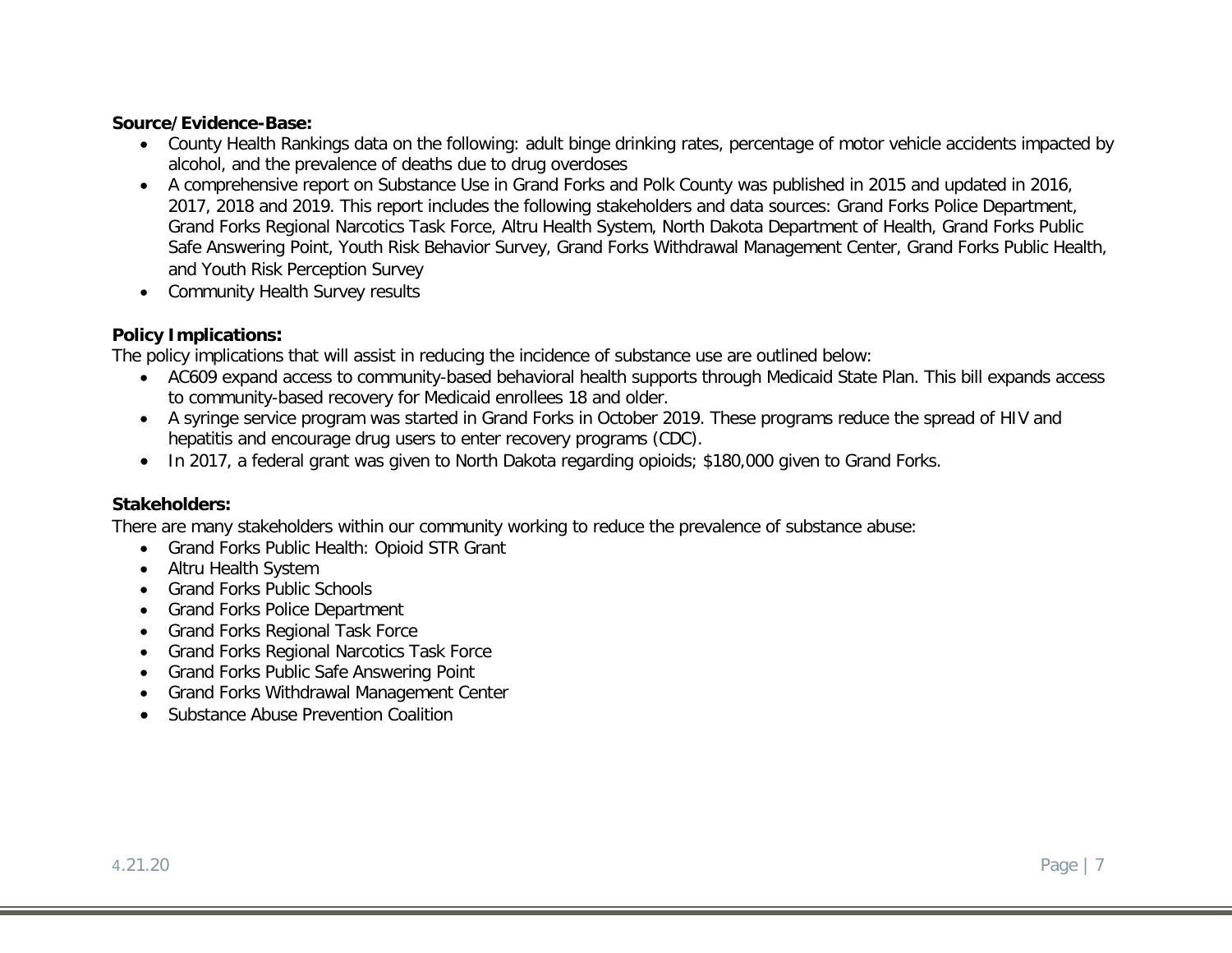# **Priority Area: Obesity**

#### **Background:**

Obesity was identified as a priority area in the 2013, 2016, and 2019 Community Health Assessments. County Health Ranking data showed that 29% of adults in Grand Forks County and 31% of adults in Polk County are obese with a Body Mass Index (BMI) of 30 or greater. Although this is slightly lower than the 2016 data, obesity remains a significant concern.

Altru Health System has addressed this issue by offering a weight management program focused on intensive weight-loss and lifestyle-changes. It utilizes meal replacements and behavior changes. This program has an in-person and an at-home option. In addition, Altru offers consultations through Altru's Healthy and Fit Kids and Families for adolescents or teens struggling with weight loss. Altru also provides biometric screening to anyone in the community and gives individual report cards with next steps on how to improve various health indicators such as cholesterol levels, diabetes, blood pressure, and weight. In November of 2019, Altru launched a diabetes prevention program through the CDC. Lastly, Altru provides various diet and nutrition talks throughout the community.

In 2019, Altru and other community sponsors partnered with Zagster to implement Grand Rides, a bike share program in Grand Forks and East Grand Forks. This program provides access to bikes at convenient locations around the community to encourage an active way for people to run errands, attend events, or just enjoy the cities. (More about Grand Rides is included in the Transportation priority area.)

A current community asset is Live Well Grand Cities, a coalition focused on making Grand Forks and East Grand Forks "the healthiest place to live, work, and play". This group is actively promoting or coordinating health and wellness activities and resources available to residents. Altru is actively involved in this coalition.

To increase access to fresh food, public health efforts have created the Grand Forks Community Gardens. These gardens provide community members with fresh produce and are subsidized to reduce barriers. In addition, Molly's Trolley is a mobile farmers market that brings fresh fruit and vegetables to neighborhoods. Molly's Trolley collaborates with the Nutrition Assistance Program (SNAP), offering vouchers for those in the program. There are also plans to open a grocery store later this year in downtown Grand Forks to improve access to fresh food for those who live close to the center of the city.

Grand Forks has been selected as one of four North Dakota cities for participation in the Blue Zones Project in conjunction with the North Dakota Department of Health. "Blue Zones" are areas around the world where citizens live longer and remain active and healthy throughout their entire lives. These areas were dubbed "Blue Zones" per research by Dan Buettner. The Blue Zones Project stems from this research and focuses on creating community environments where "the healthy choice is the easy choice." The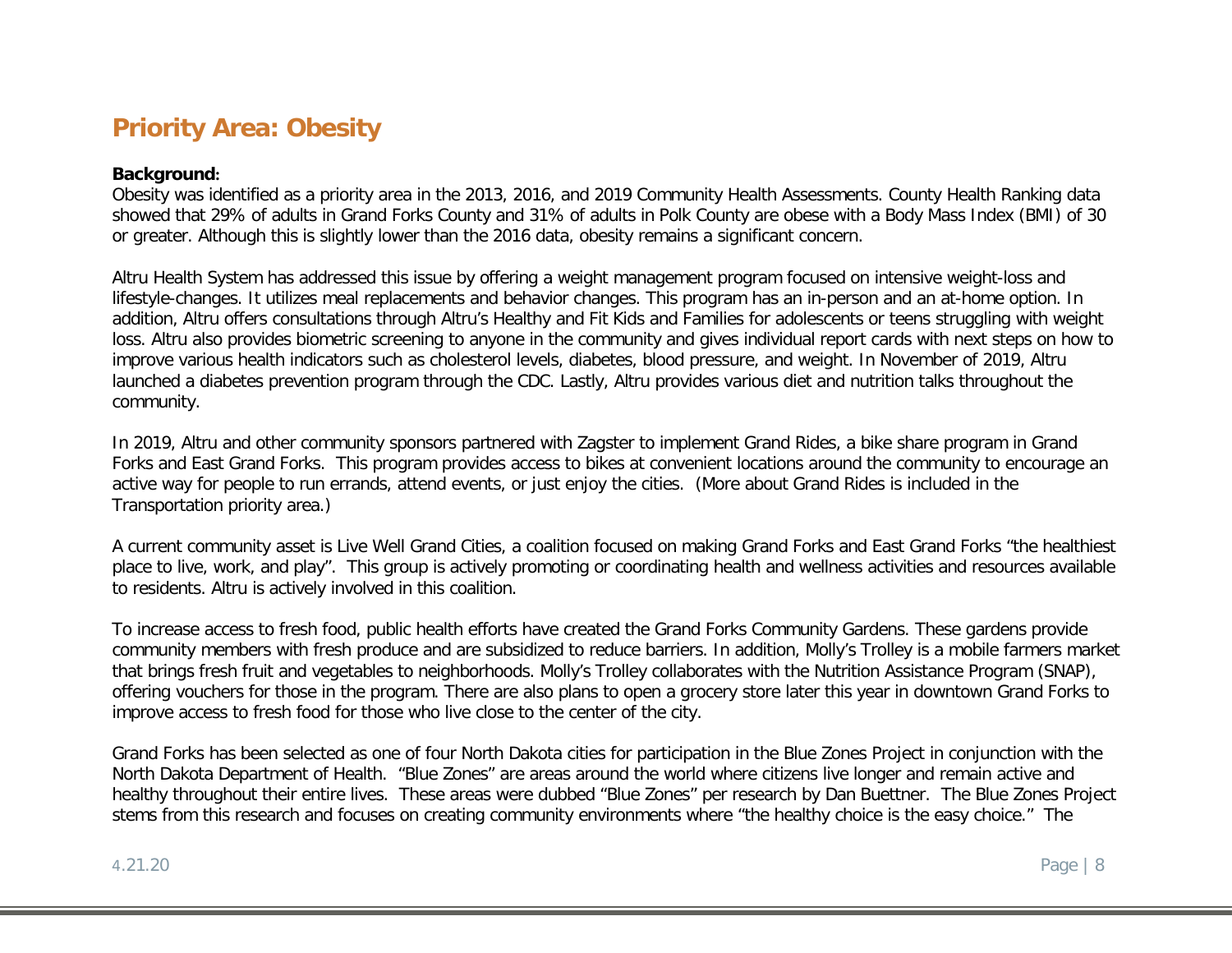Project uses the [nine secrets of longevity](https://www.bluezonesproject.com/) as its frame: move naturally, purpose, plant slant, 80% rule, wine @ five, down shift, family first, right tribe, and belong. In short, these "secrets" address what we eat and drink, how we move throughout our days, who we connect with, and our attitude and purpose in life. Planning for a community site visit was just launching prior to the coronavirus pandemic; it's unclear when the work will be able to reconvene given the focus on COVID-19 at the Department of Health.

#### **Source/Evidence-Base:**

- County Health Ranking: obesity rates in adults
- CDC Strategies to Prevent Obesity:
	- o <https://www.cdc.gov/obesity/strategies/index.html>
- CDC Data, Trends and Maps on Obesity: o <https://www.cdc.gov/obesity/data/databases.html>

#### **Stakeholders:**

Given the prevalence of obesity, every business/organization is a stakeholder in this epidemic. Organizations that are taking the lead include the following:

- Altru Health System
- Grand Forks Public Health
- Live Well Grand Cities
- The University of North Dakota (UND)
- NDSU Extension

### **Priority Area: Behavioral Health Services**

#### **Background:**

Depression, suicide, and mental health are significant public health concerns in Grand Forks. According to the Community Health Assessment Survey in 2019, 57.69% of respondents are very concerned about suicide attempts and 53.13% are very concerned about depression.

In response to growing concerns regarding mental health, The Mental Health Call to Action took place in 2019. Local leaders across Grand Forks discussed the issue of mental health in our community. This group includes Altru Health System, public health officials, education leaders, and law enforcement. The goal of this group is to educate the community on mental health issues and to bring awareness to certain issues, such as suicide.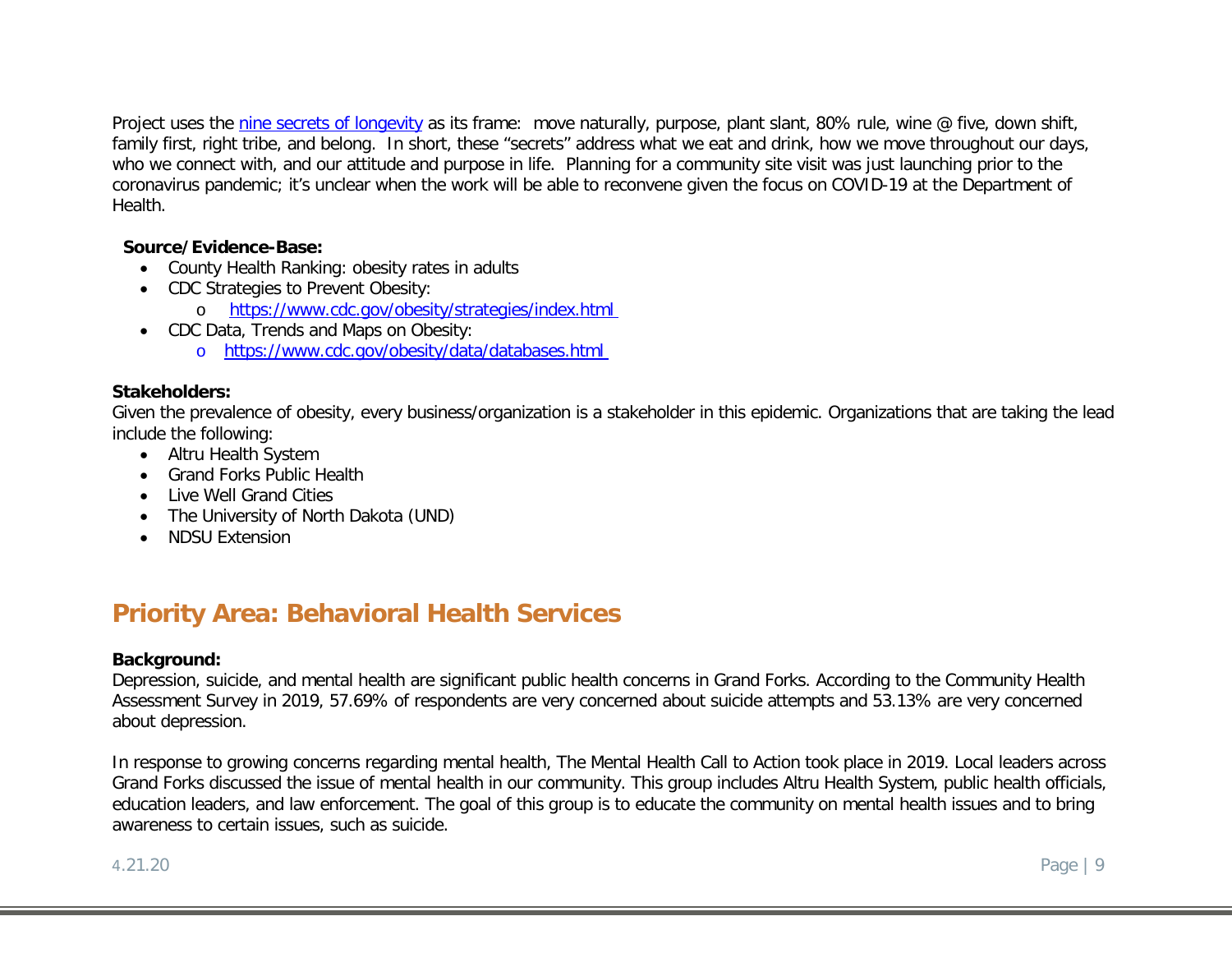Another behavioral health milestone took place in 2019; the Grand Forks Public Schools hired a licensed addiction counselor to their district. In addition, Sources of Strength, a suicide prevention program, expanded into all middle and high schools and is piloting a program at Century Elementary School. Furthermore, Altru Family Medicine Center added a social worker, helping to integrate mental health care with primary care. Plus, the University of North Dakota School of Medicine started a suicide prevention walk.

In 2020, Mental Health Matters kicked off. This is a community collaborative promoting emotional well-being for people in Grand Forks. This partnership includes many local stakeholders. Lastly, Altru Health System's TEARS (Together we Educate About the Realities of Suicide) Suicide Awareness program has many plans for 2020. This includes establishing a survivor support group in Crookston, expanding Mental Health First Aid classes for our community and region, and providing grief education offerings to the community.

#### **Policy Implications – State:**

- In 2019, legislators passed funding for \$4 million in community-based support and \$300,000 in a mental health promotion program. This is the first-time state funding in North Dakota has gone toward mental illness prevention and promotion.
- Legislators doubled the funding for the Parents Lead Prevention Program to \$200,000 and provided behavioral health prevention in schools.
- Future legislation is being drafted to provide Medicaid coverage for community-based care.
- Free Through Recovery is also a target for legislation. This would allow community treatment for incarcerated individuals. It would also focus on preventing others from falling into the criminal justice system.

#### **Source:**

- County Health Rankings provides data from the Behavioral Risk Factor Surveillance System (BRFSS) on the average number of mentally unhealthy days reported in the past 30 days
- Altru Health System data
- Grand Forks Police Department data
- North Dakota Department of Health data

#### **Stakeholders:**

- Altru Health System
- TEARS
- Grand Forks Public Schools
- Metal Health Matters
- Grand Forks Public Health
- Grand Forks Police Department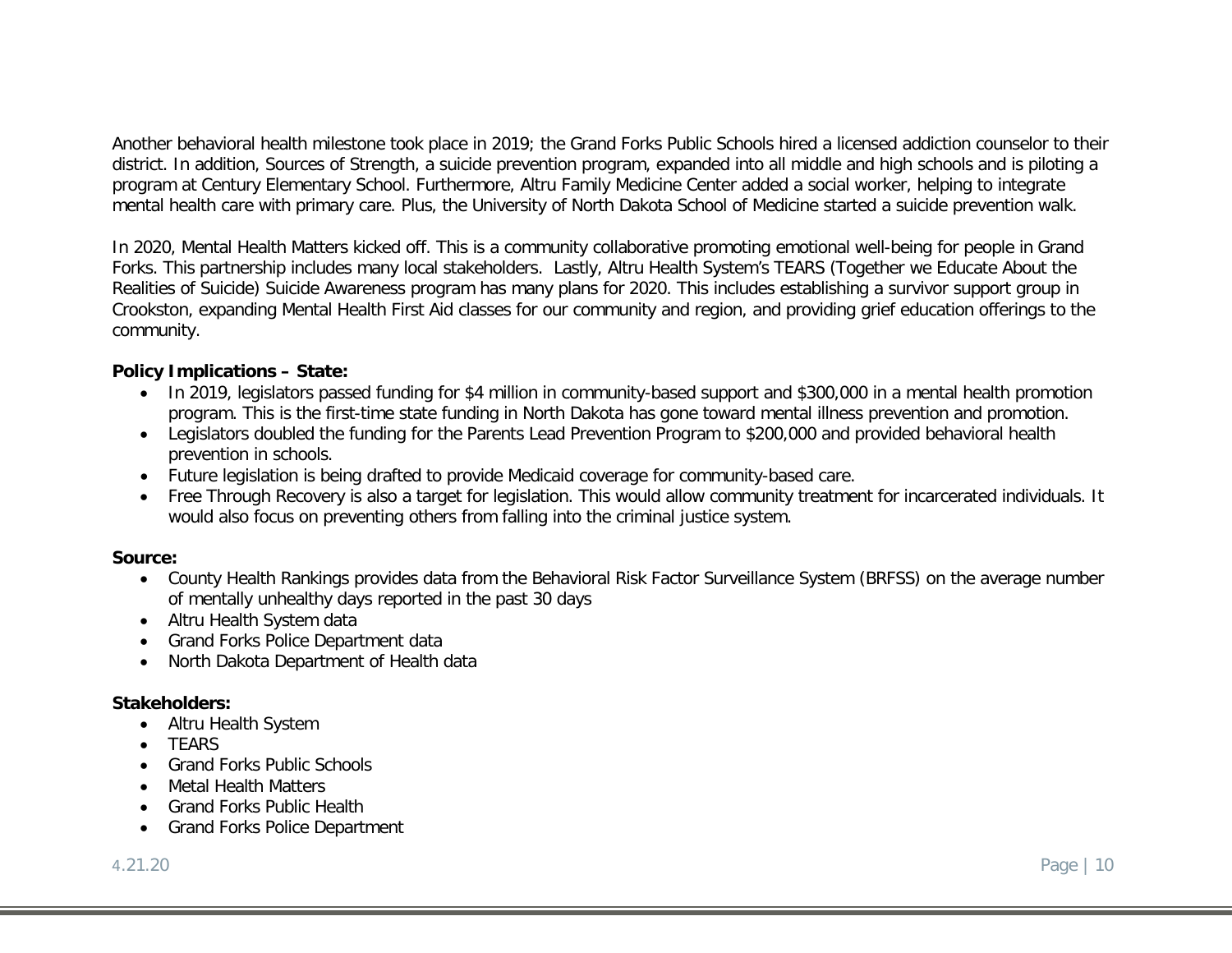- University of North Dakota
- Red River Behavioral Health System
- Mountain Plains MHTTC
- Northeast Human Service Center
- University of North Dakota Prairie Community Clinic
- Global Friends Coalition
- North Dakota Division of Vocational Rehabilitation

# **Priority Area: Transportation**

#### **Background:**

The current transportation system in Grand Forks has led to public health and community concerns. According to the County Health Rankings, 82% of Grand Forks County residents drive to work alone. The public transit system lacks funding, frequency, and serves a relatively small service area. The current pedestrian system, especially in winter months, makes walking or biking around the community difficult. The adoption of a complete streets policy in 2018 by the Grand Forks City Council signals a commitment to making improvements in this area.

Access to grocery stores within walking distance of neighborhoods is an issue. This leads to a high prevalence of food deserts which contribute to poor health outcomes. In the fall of 2020, there are plans to break ground for a new Hugo's grocery store in Grand Forks' city center. This grocery store will be conveniently attached to apartments for individuals with a low to moderate income. As a result, residents in downtown Grand Forks will have a grocery store within walking distance and will be able to access healthier food choices.

Certain individuals in our community have greater transportation needs, including seniors and individuals with disabilities. To improve access to public transportation for the older population, City Area Transit promotes a Senior Ride Program. This allows adults 62 and older in Grand Forks and East Grand Forks to schedule a ride. There is also a Dial-A-Ride Program which is a paratransit service for people with disabilities who cannot utilize the city's bus system. Rides are offered between 6:00 am to 10:00 pm and cost \$3.00. Although these programs address a significant need, there are several scheduling restrictions which could make it difficult for some people to use. Connected to the issue noted above, the two-grocery bag limit for City Area Transit makes shopping without a car difficult, increasing the desire to have grocery stores within walking distance of neighborhoods.

Our current transportation issues can lead to inactivity in our community. To promote biking, Altru Health System was a lead sponsor for Grand Rides, a bike share program that started in August of 2019. This program allows community members to rent bikes (\$1 for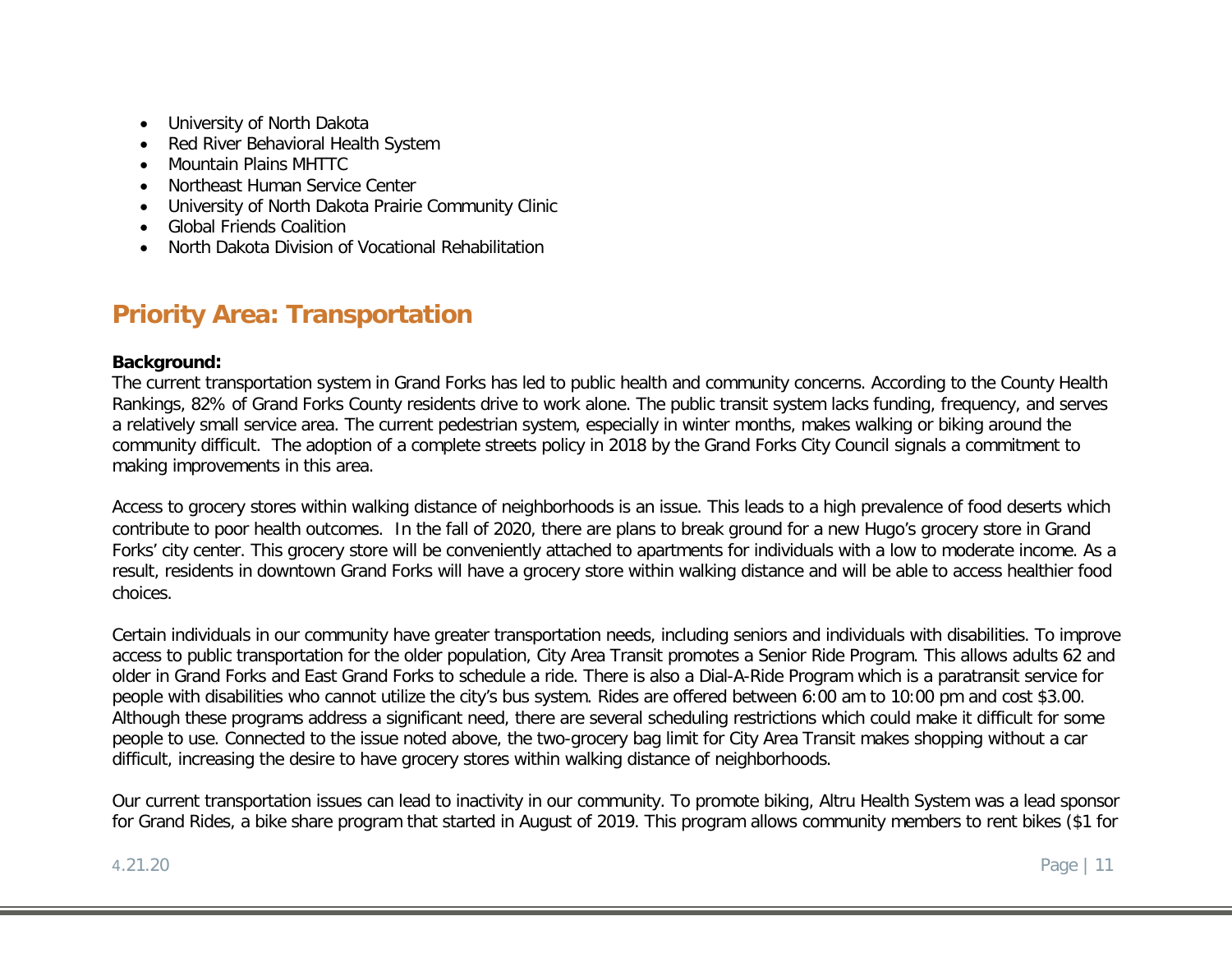15 minutes, \$5 a month, \$60 a year) at docking stations throughout the city of Grand Forks. Currently, there are 55 bikes with docking stations at 13 parks. There are plans to add 16 more bikes. All the bikes are linked to an app that shows bike availability. Implementing a bike share program was an important step to help create an environment that promotes activity within the community. There is still concern, however, regarding the safety and accessibility of sidewalks, especially during winter months.

#### **Source:**

- Community Health Assessment Survey
- Census Bureau

#### **Stakeholders:**

- City Area Transit
- North Dakota Department of Transportation
- Dakota Public Transit Association
- ND Moves
- Altru Health System

# **Priority Area: Cost of Health Care**

#### **Background:**

The cost of health care continues to rise and can be a significant burden for individuals and business owners in our community. To help address this concern for patients, Altru staff provide estimates of costs for services so patients can understand their financial obligation before a significant elective procedure. Altru Health System also offers many financial assistance programs. For example, charity care is available to certain patients allowing full or partial discounts for services deemed medically necessary. Community care is also available, providing patients coordinated care from their Altru primary care physician if they have limited means to pay for medical services. Altru's Healthcare Eligibility Reduce Options (HERO) program screens uninsured and underinsured patients for health care coverage through local government and internal programs.

Other community groups have addressed the growing burden of health care costs in our community as well. For example, Global Friends Coalition offers an educational course to new immigrants on how to navigate the United States health system and how to receive health insurance. Another community program is the North Dakota Women's Way. This program offers free breast and cervical cancer screens in North Dakota. Third Street Clinic also offers services to underserved residents. There is only a \$5 co-pay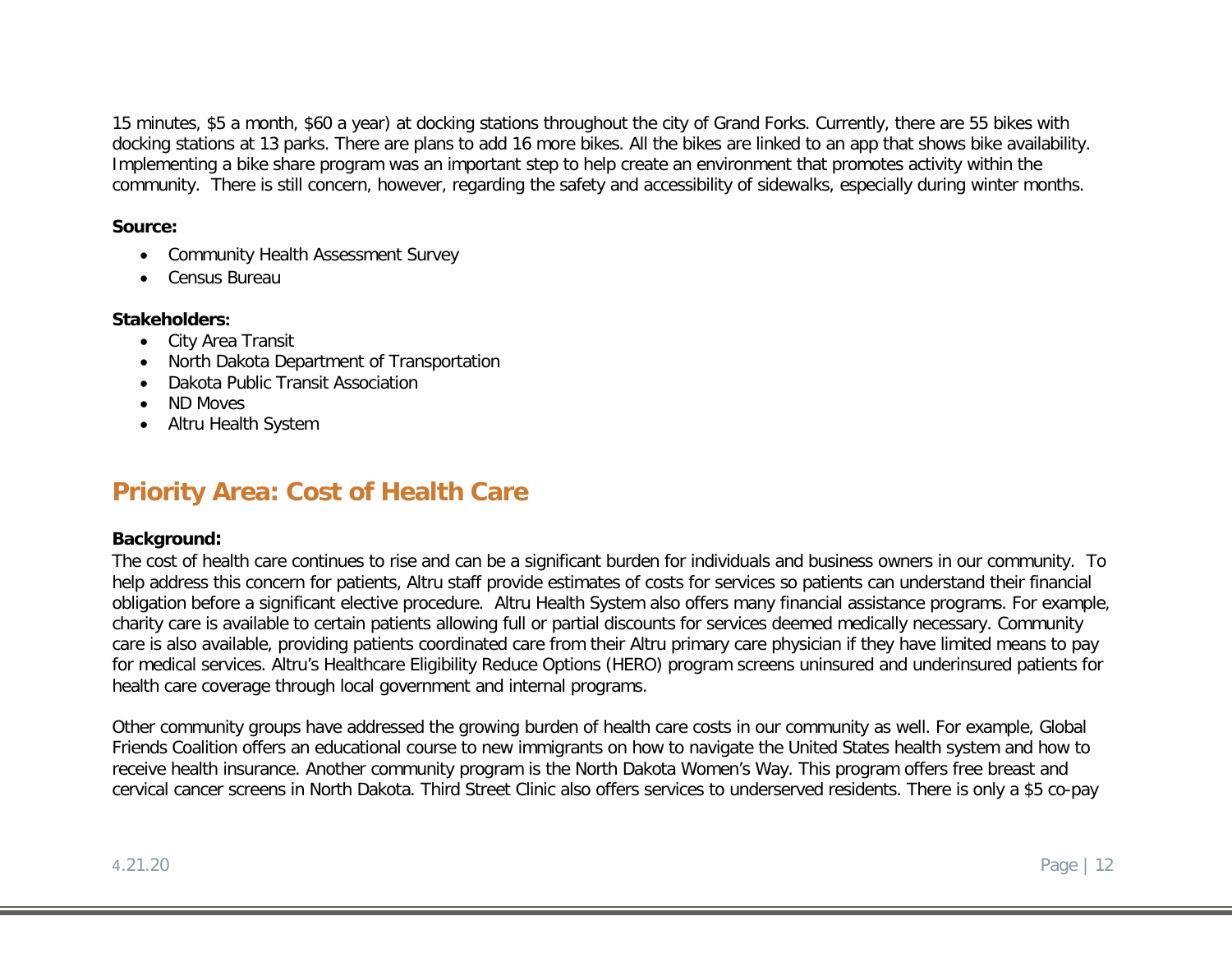for individuals making 150% of the federal poverty line and a \$7 co-pay for individual making 151-170% of the federal poverty line.

#### **Source:**

- County Health Rankings: percentage uninsured
- Altru Health System
- US Census Bureau: percent employer coverage

#### **Stakeholders:**

- Altru Health System
- Global Friends
- North Dakota Women's Way
- Third Street Clinic

# **Priority Area: Housing**

#### **Background:**

The Grand Forks community struggles with affordable housing. For housing to be considered "affordable" it must be less than three times one's annual income. In Grand Forks, the median household income is \$48,241 and the median property value is \$186,500. Therefore, the cost of housing is 30% higher than what's deemed affordable per this definition.

To combat the expensive housing prices, the City of Grand Forks revised its special assessment policies in 2016 and 2017. This resulted in a three-year deferral on special assessments for new homes in an effort to lower costs and allow first-time home buyers to enter the market. In addition, there has been a push for smaller lot sizes. In the next few years, there are plans to improve city zoning and provide tax exemptions to further reduce the barriers to affordable housing.

In addition to expensive housing prices, the cost to rent properties in Grand Forks has increased despite stagnant wages. In response to this, there has been an increase the availability of low-income housing in the community. There are currently 39 low income apartment buildings in Grand Forks. In 2019, the Community Development Block Grant restored Riverside Manor, a 38-unit affordable rental property. There are also plans to build more affordable housing in Grand Forks in coming years.

Another housing issue in Grand Forks is chronic homelessness. To help combat this issue, a permanent housing residence opened in 2018 named "LaGrave on First". This residence is part of an evidence-based program, Housing First, which addresses chronic homelessness. LaGrave has 42 one-bedroom, one-bathroom units. Residents do not need pre-requisites like sobriety or actively in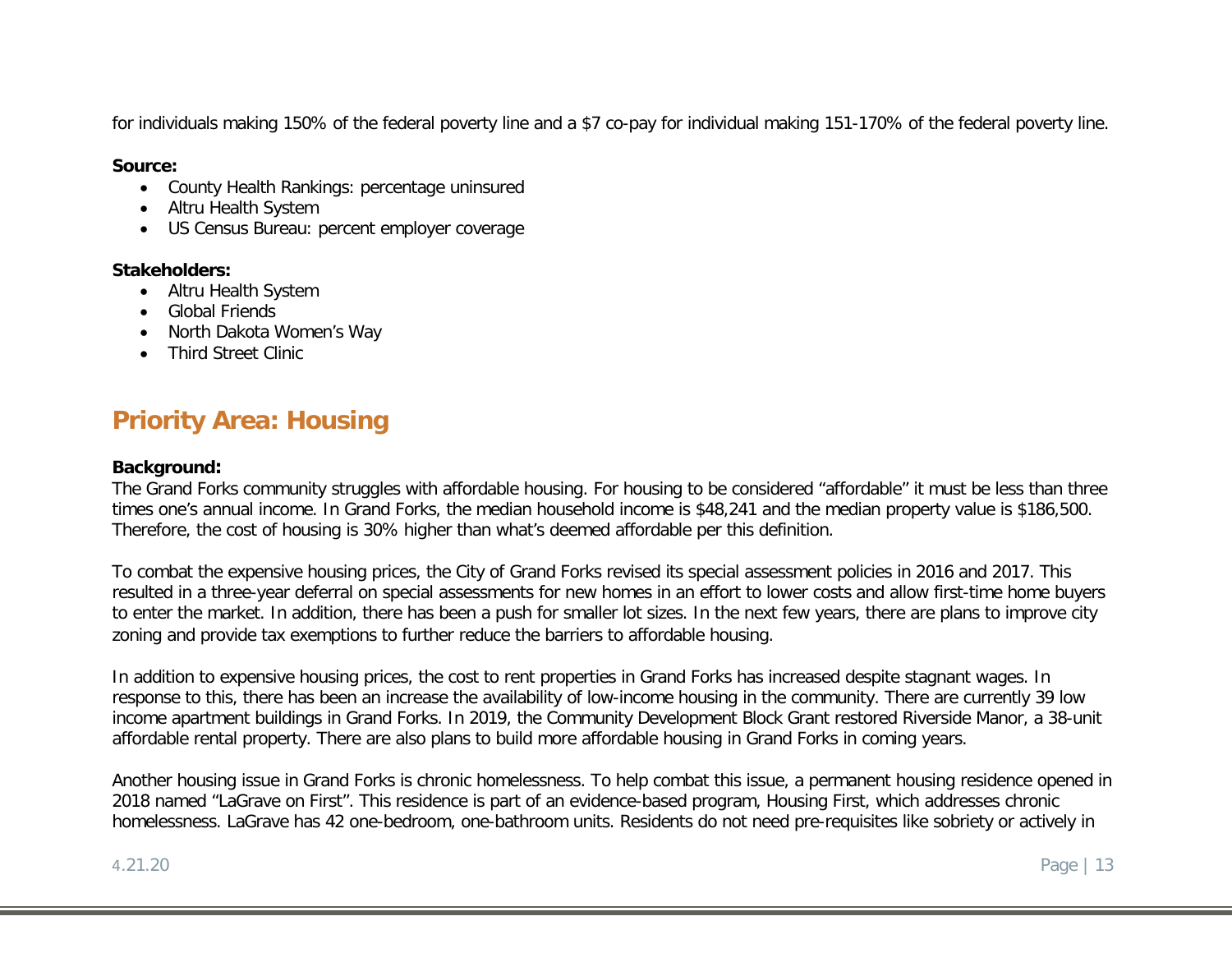treatment. As a result, residents can stabilize and then utilize available services. Altru Health System provides onsite services to residents, including a family practitioner one day a week, a full-time RN case manager, therapy services, medical financial services, and telemedicine for certain specialties.

Altru addressed another housing need in our community: the need for affordable, temporary housing for patients' families. Sunshine Hospitality Home opened in 2018, providing a home for patients and their families who travel to receive healthcare in Grand Forks. It is conveniently located near Altru Hospital so individuals can stay close to their loved ones. Length of stay at the facility can vary from an afternoon to indefinitely depending on the family's situation. The cost of an overnight stay is affordable at \$40 per night; financial assistance is available if needed. Since opening, the Sunshine Hospitality Home has served people from 56 counties, 15 states, and 2 provinces.

#### **Source/Evidence-base:**

- County Health Ranking's severe housing problems data which includes overcrowding, high housing costs, lack of kitchen facilities, or lack of plumbing facilities
- Analysis of Impediments to Fair Housing Choice, City of Grand Forks North Dakota
- US Census data
- Housing first and permanent supportive housing

#### **Legislation:**

- State Fair Housing Law
- Federal Fair Housing Act

#### **Stakeholders:**

- Housing Authority Board
- Planning & Zoning Commission
- Grand Forks Homes
- City of Grand Forks
- High Plains Fair Housing Center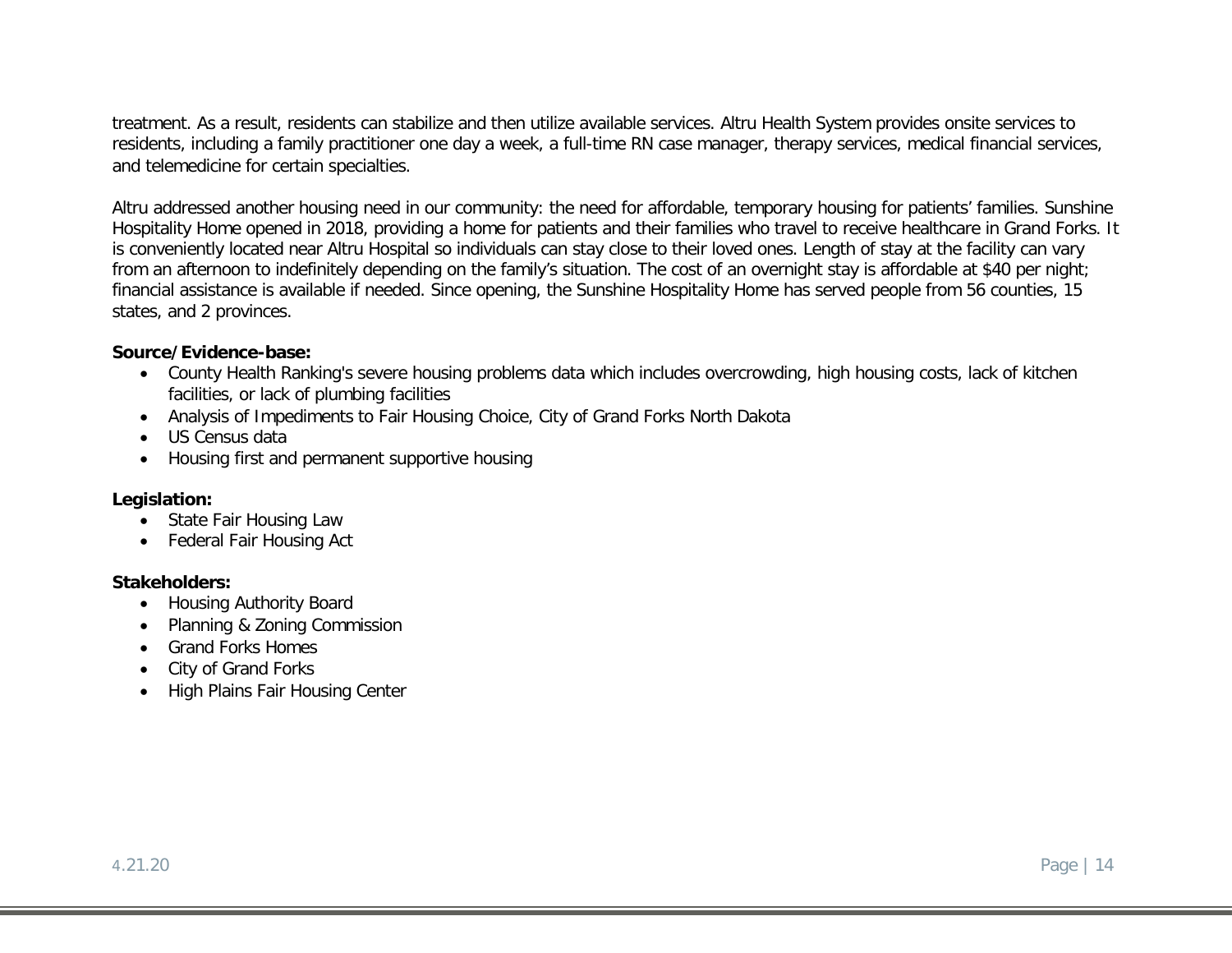### **Resources**

Altru's Planning and Marketing team and leaders from Grand Forks Public Health have been co-facilitating the Community Health Assessment process. Both entities will continue to facilitate the implementation strategy and improvement process along with community partners, coordinate activities where appropriate, and monitor progress per specific outcomes identified.

### **Approval and Next Steps**

This report will be shared for approval as follows:

- » Altru Health System's Board of Directors on April 27, 2020.
- » Grand Forks Board of Health on July 9, 2020.

Upon approval by Altru's Board, the report will be available to the public as follows:

- » An electronic copy will be given to each Community Advisory Committee member.
- » An electronic file will be available on Altru's website [\(www.altru.org\)](http://www.altru.org/) and Grand Forks Public Health's website [\(www.grandforksgov.com/publichealth\)](http://www.grandforksgov.com/publichealth).
- » A copy of the report can be requested for review at the information desk located in Altru Hospital's front lobby and at the front desk of Grand Forks Public Health Department at 151 South 4<sup>th</sup> Street.
- » A copy of the report will be sent—electronically or via U.S. Postal Service—to anyone who requests it.